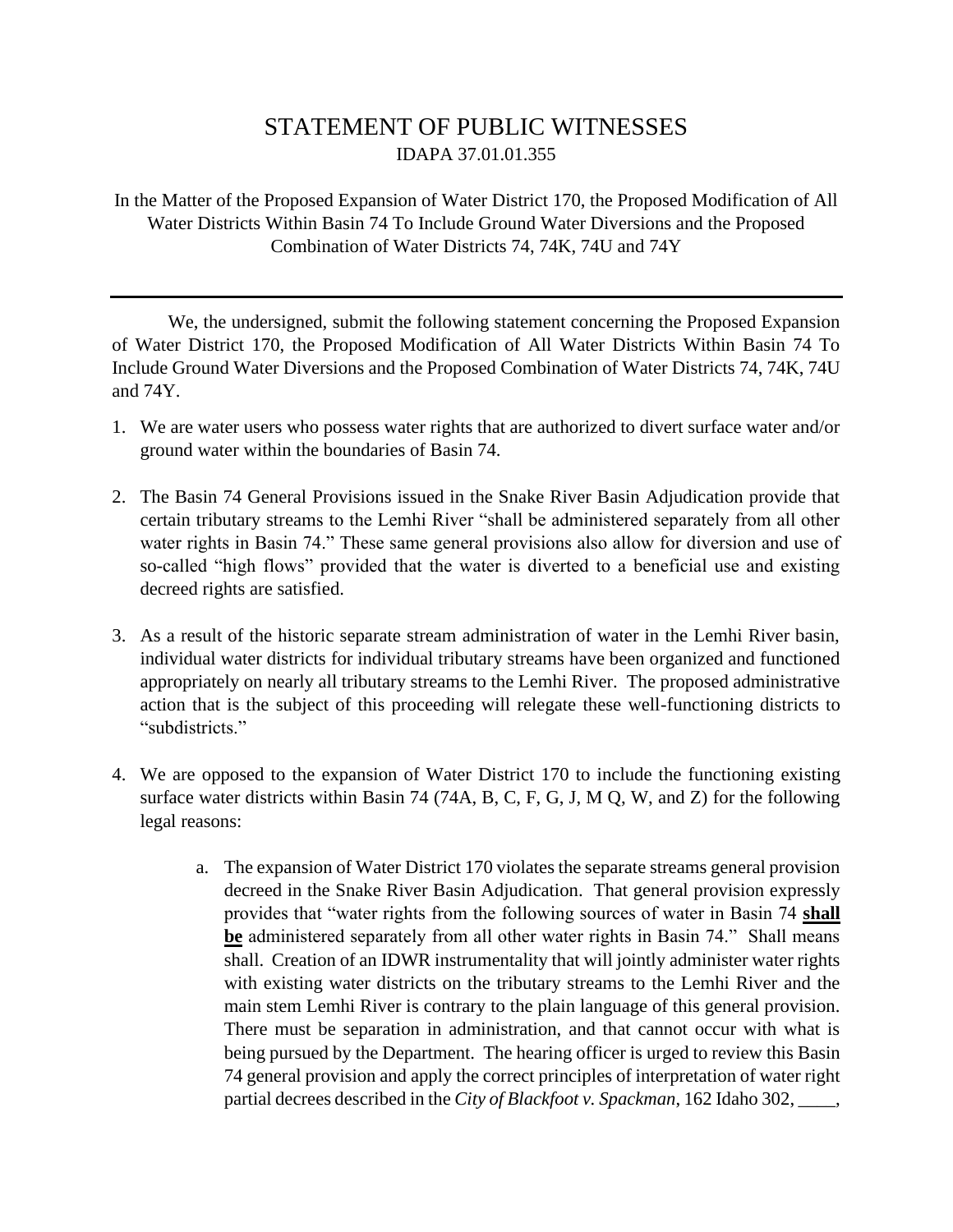396 P.3d 1184, 1188 (2017) ("When interpreting a water decree this Court utilizes the same rules of interpretation applicable to contracts. If a decree's terms are unambiguous, this Court will determine the meaning and legal effect of the decree from the plain and ordinary meaning of its words.").

- b. The expansion of Water District 170 negatively implicates the high flows general provision decreed in the Snake River Basin Adjudication. This is because high flows are allowed if existing decreed rights are first satisfied, and where the administration of existing decreed rights on tributary streams is governed by the appropriate water district, an expanded Water District 170 may demand curtailment or implement additional restrictions to the diversion of such high flows to satisfy or otherwise benefit other main stem Lemhi River water rights.
- c. The expansion of Water District 170 creates a possible conflict of interest with the watermaster for Water District 170, as the watermaster will be obligated to oversee the administration of tributary stream water rights and water rights on the main stem of the Lemhi River where the main stem water rights could benefit from curtailment or restriction of tributary diversions.
- d. There is no evidence of which we are aware to suggest that the functioning water districts within Basin 74 are not performing their duties in compliance with Idaho law to account for and measure the diversions of water from their respective water sources.
- e. To the extent the Water District 170 expansion is driven by the inactive water districts of 74U, 74K, and 74Y, this minority group of non-functioning water districts should not dictate Department action as against the functioning water districts.
- f. *In the Stipulation and Joint Motion for Order Approving Stipulation* in Consolidated Subcase No. 75-13316—the Wild & Scenic Rivers Act Claims—it provides that Basins 73, 74, and 75 "will be" incorporated into the Upper Salmon Water District, but that "existing water districts within the basins will be converted to subdistricts within the Upper Salmon Water District **as appropriate to facilitate management**." Paragraph 2.b.(2). Our reading of this provision is that areas not previously covered by a water district in Basin 74 may be brought into the Upper Salmon Water District, this should have no effect on existing water districts. This is because it is "not appropriate" nor is it necessary to "facilitate management" in Basin 74 to relegate existing water districts that are lawfully functioning to "subdistricts" for all of the reasons discussed herein.
- g. Additionally, in the same stipulation, it also provides that "IDWR will establish a water district for the basin if IDWR determines that a water district is necessary to